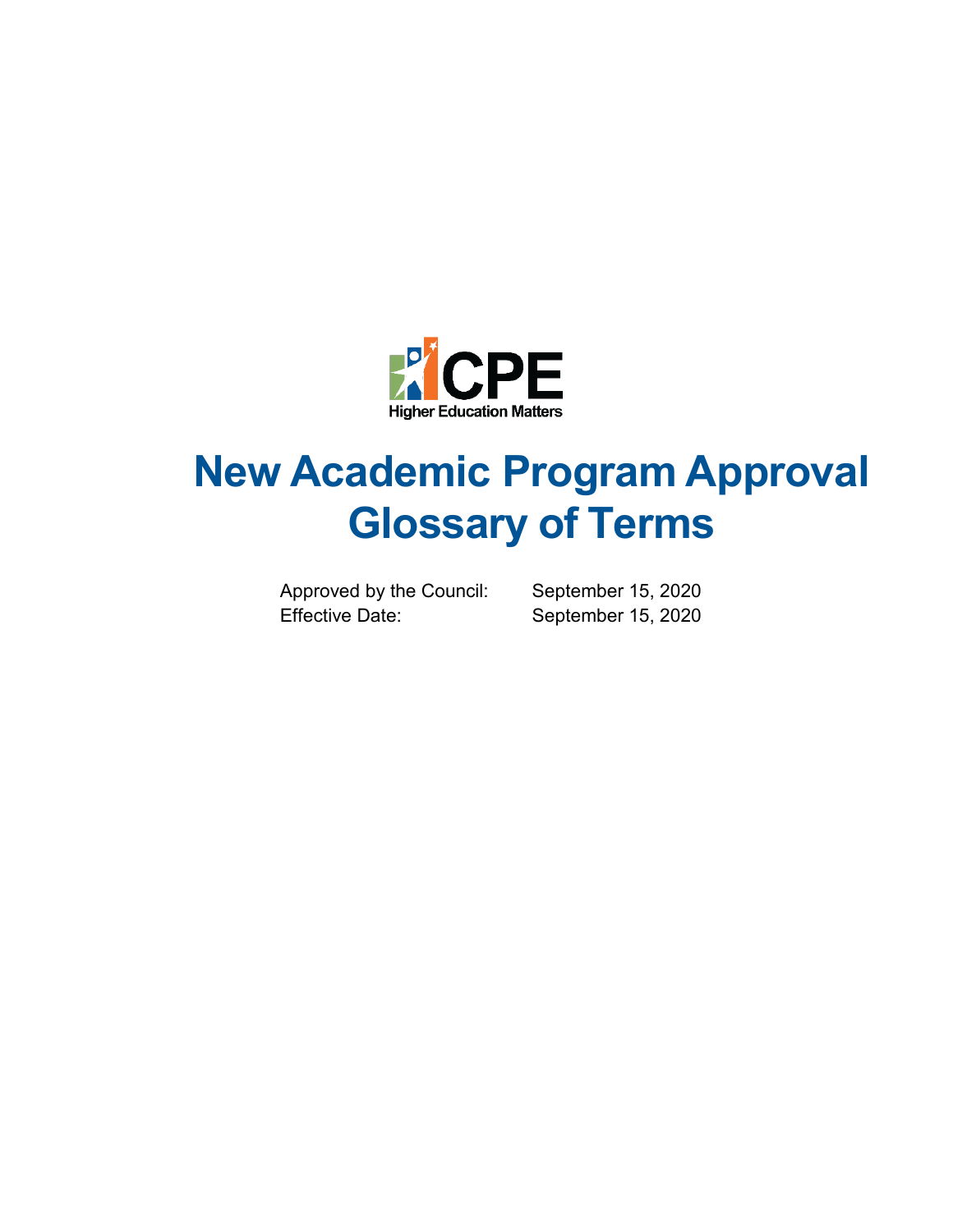## **GLOSSARY OF DEFINITIONS RELATED TO ACADEMIC PROGRAM APPROVAL**

#### **Academic Programming**

**Academic Program** - combination of courses and related activities organized for the attainment of broad educational objectives that lead to a certificate, diploma, associate's degree, bachelor's degree, master's degree, specialist degree, or doctoral degree.

**Academic Program Implementation** - occurs when the first student matriculates into a program and enrolls in any course specified in the program of study.

**Area** - primary field of study, typically consisting of more credit hours than a major that does not require a minor and can be completed in lieu of a major-minor combination.

**Classification of Instructional Programs code (CIP code)** - a six-digit code in the form of xx.xxxx that identifies instructional program disciplines and supports the accurate tracking and reporting of fields of study and program completions activity as required for federal reporting.

**Closed Program** - academic program that is no longer offered by an institution and has been removed from the institution's catalog and the program inventory.

**Concentration** - set of courses designed to develop expertise within a major or area at the master's level.

**Core** - set of courses required by all students within a major or area. It also refers to the set of courses required by all students within a track, concentration, or specialization.

**Major** - primary area of study defined by a set of course and/or credit hour requirements within a specified discipline or with a clearly defined multi-disciplinary focus.

**Minor** - secondary area of study that is separate from the major and is defined by a set of course and/or credit hour requirements within a specified discipline or with a clearly defined multi-disciplinary focus.

**New Academic Program** - a program not previously offered at an institution or one that was previously offered but has been suspended for five or more years or has been closed.

**Program of Vocational-Technical and Occupational Nature** - certificate, diploma, or associate degree programs (i.e. AAS) designed to prepare students to enter the workforce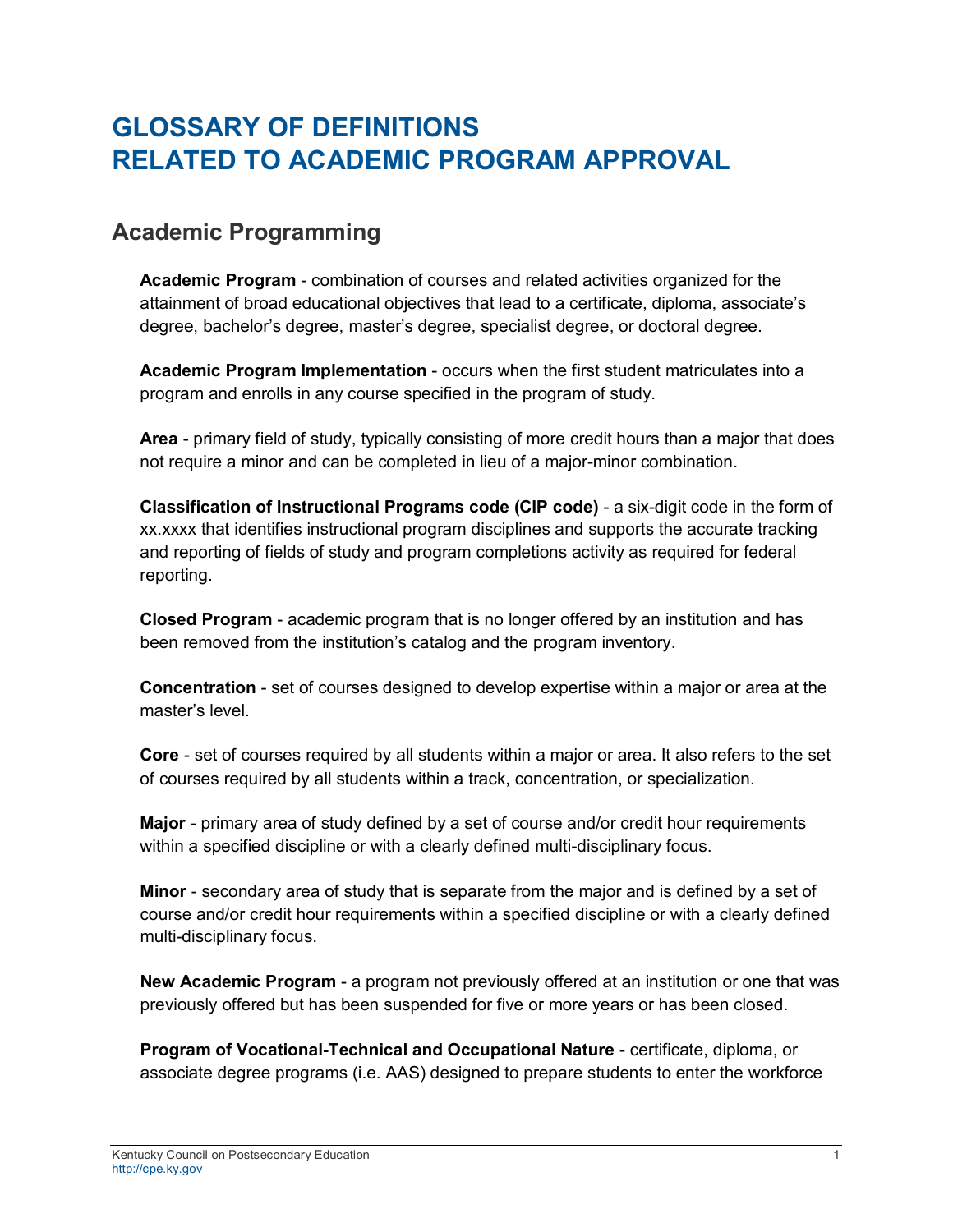immediately after graduation in occupations that typically do not require a baccalaureate degree or above.

**Specialization** - set of courses designed to develop expertise within a major at the doctoral level.

**Suspended Program** - academic program that no longer accepts new students as of a specified date but allows current or previously accepted students to complete the program. The program can be reopened within five years without going through the new academic program approval process. After five years, if the program has not been reopened, it will be considered a closed program.

**Track** - set of courses designed to develop expertise within a major or area at the undergraduate level.

**Transfer-Oriented Degree -** award (i.e., A.A. or A.S.) that normally requires at least 60 semester credit hours that prepares students for entrance into upper-division coursework associated with a bachelor's degree.

### **Academic Program Delivery Methods**

**100% Distance Learning Program** - academic program in which all of the required courses in a program occur when students and instructors are not in the same place. Instruction may be synchronous or asynchronous.

**Accelerated Course** - course that can be completed in less than a traditional semester.

**Accelerated Program** - use of accelerated courses, credit for prior learning, and/or other methods to allow students to complete the program in less than the usual amount of time.

**Collaborative Program** - academic program under the sponsorship of more than one institution or organization and contains elements of resource sharing agreed upon by the partners. None of the participating institutions delivers the entire program alone, and the partnering institutions/organizations share responsibility for the program's delivery and quality. The credential awarded may indicate the collaborative nature of the program.

**Competency-Based Educational Program** - outcome-based program that assesses a student's attainment of competencies as the sole means of determining whether the student earns a degree or a credential. Such programs may be organized around traditional coursebased units (credit or clock hours) that students must earn to complete their educational program, or may depart from course-based units (credit or clock hours) to rely solely on the attainment of defined competencies. *(SACSCOC)*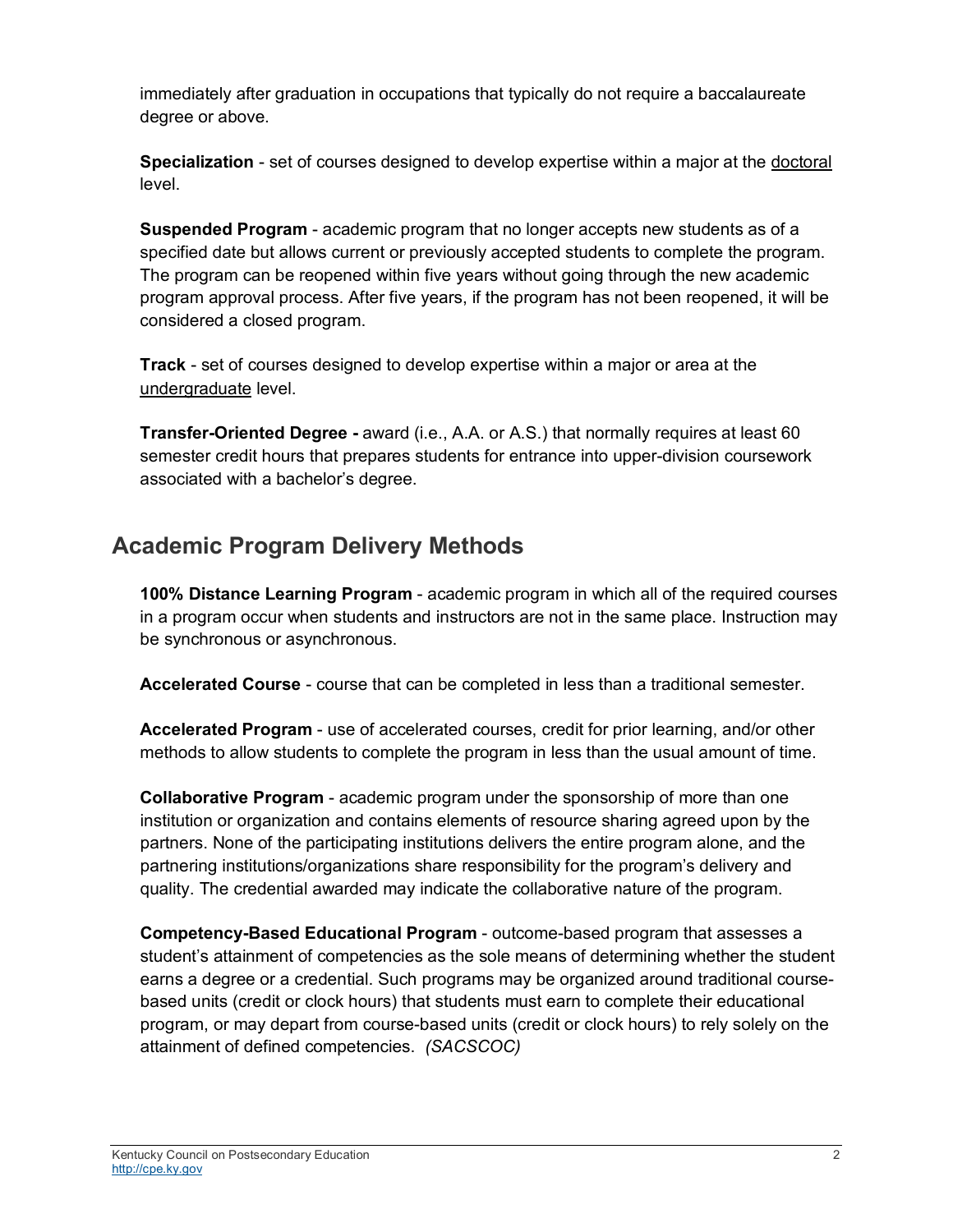**Cooperative (Work Study) Program** - academic program that provides for alternate class attendance and employment in business, industry, or government. *(IPEDS)*

**Correspondence Education** - education provided through one or more courses in which the institution provides instructional materials and examinations by mail or electronic transmission to students who are separated from the instruction. Interaction between the instructor and the student is not regular and substantive and is primarily initiated by the student. *(IPEDS)(Similar to SACSCOC)*

**Credit for Prior Learning** - college credit for the college-level knowledge and skills gained from non-college instructional programs or life experiences, including but not limited to employment, military experience, civic activities, and volunteer service. Credit is evaluated through nationally standardized exams in specific disciplines, challenge exams for specific courses at individual institutions, evaluations of non-college training programs, and individualized assessments.

**Credit Hour** - an amount of work represented in intended learning outcomes and verified by evidence of student achievement that is an institutionally established equivalency that reasonably approximates not less than: (1) one hour of classroom or direct faculty instruction and a minimum of two hours of out of class student work each week for approximately 15 weeks for one semester or trimester hour of credit, or 10 to 12 weeks for one quarter hour of credit, or the equivalent amount of work over a different amount of time or (2) at least an equivalent amount of work as required in (1) for other academic activities as established by the institution including laboratory work, internships, practica, studio work, and other academic work leading to the award of credit hours. *(34 CFR 600.2)*

**Direct Assessment Competency-Based Educational Program** - instructional program that, in lieu of credit hours or clock hours as a measure of student learning, uses direct assessment of student learning relying solely on the attainment of defined competencies, or recognizes the direct assessment of student learning by others. The assessment must be consistent with the accreditation of the institution or program using the results of the assessment. *(SACSCOC)*

**Distance Learning Course** - formal educational process in which the majority of the instruction in a course occurs when students and instructors are not in the same place. Instruction may be synchronous or asynchronous.

**Distance Learning Program** - formal educational process in which the majority (more than 50%) of the instruction (interaction between students and instructors and among students) in a course occurs when students and instructors are not in the same place. Instruction may be synchronous or asynchronous. A distance education course may use the internet; one-way and two-way transmissions through open broadcast, closed circuit, cable, microwave, broadband lines, fiber optics, satellite, or wireless communications devices; audio conferencing; or video cassettes, DVD's, and CD-ROMs if used as part of the distance learning course or program. *(SACSCOC definition of distance education)*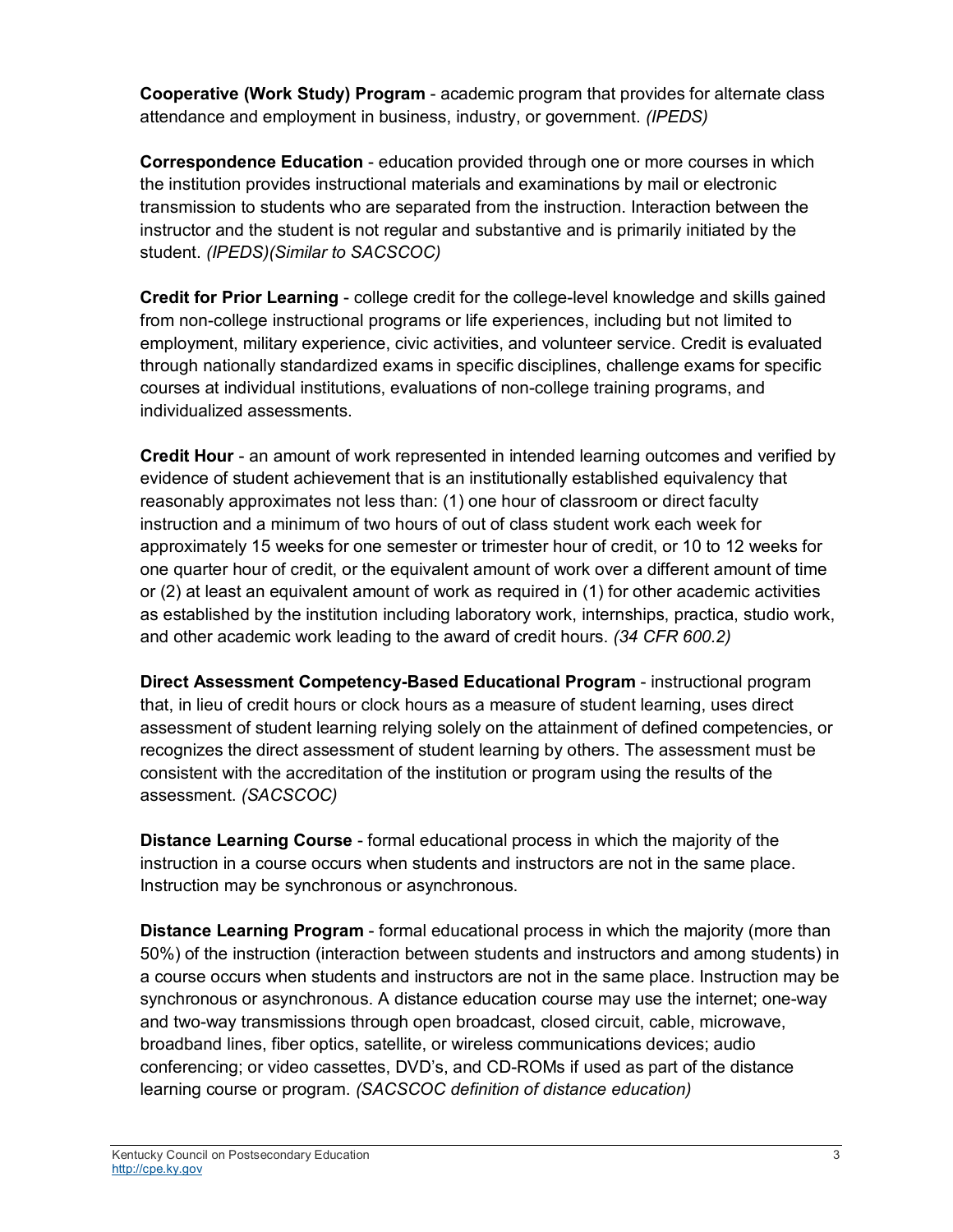**Dual Degree Program**- - academic program in which students study at two or more institutions and each institution grants a separate academic award bearing only its name, seal, and signature. *(SACSCOC)*

**Embedded Program** - consists of required courses of a lower-level degree or credential that are part of a higher-level degree or credential. Such programs usually do not admit students directly, and therefore, students may not be enrolled in these programs. Students are awarded a lower-level degree or credential as these programs serve as an exit option for students who do not complete the requirements for the higher-level degree or credential.

**Extended Campus Program** - academic program offered at any center, branch, campus, or other site at which postsecondary degree or non-degree work is offered, in addition to the parent campus. It refers to locations both within and outside an institution's area of geographic responsibility.

**Joint Program** - academic program in which students study at two or more institutions and the institutions grant a single academic award bearing the names, seals, and signatures of each of the participating institutions. *(SACSCOC)*

**Modularized Program** - academic program in which the majority (more than 50%) of the coursework is offered in modules. *(SACSC*OC)

**Module** - standalone segment/component of a parent course for which content (description, requisites, outline, competencies, and activities/experiments) has been determined and credit assigned. The sum of constituent segments is equal to the credit of the parent course. Credit is awarded upon successful completion of all modules comprising the parent course.

#### **Degrees and Credentials**

**Advanced Practice Doctorate** - program of study beyond the master's degree designed to meet the workforce and applied research needs of a profession. It requires close cooperation between institutions and employers to ascertain employers' needs. The degree may or may not be necessary for the recognition, credential, or license required for professional practice. It can be classified as either *doctor's degree–professional practice*, if it meets those criteria, or *doctor's degree–other* for IPEDS reporting.

**Associate's Degree** - award that normally requires at least 2 but less than 4 years of fulltime equivalent college work based on at least 60 credit hours. (*combination of IPEDS and SACSCOC)*

**Bachelor's Degree** - award that normally requires at least 120 semester credit hours or the equivalent. This includes all bachelor's degrees conferred in a five-year cooperative (work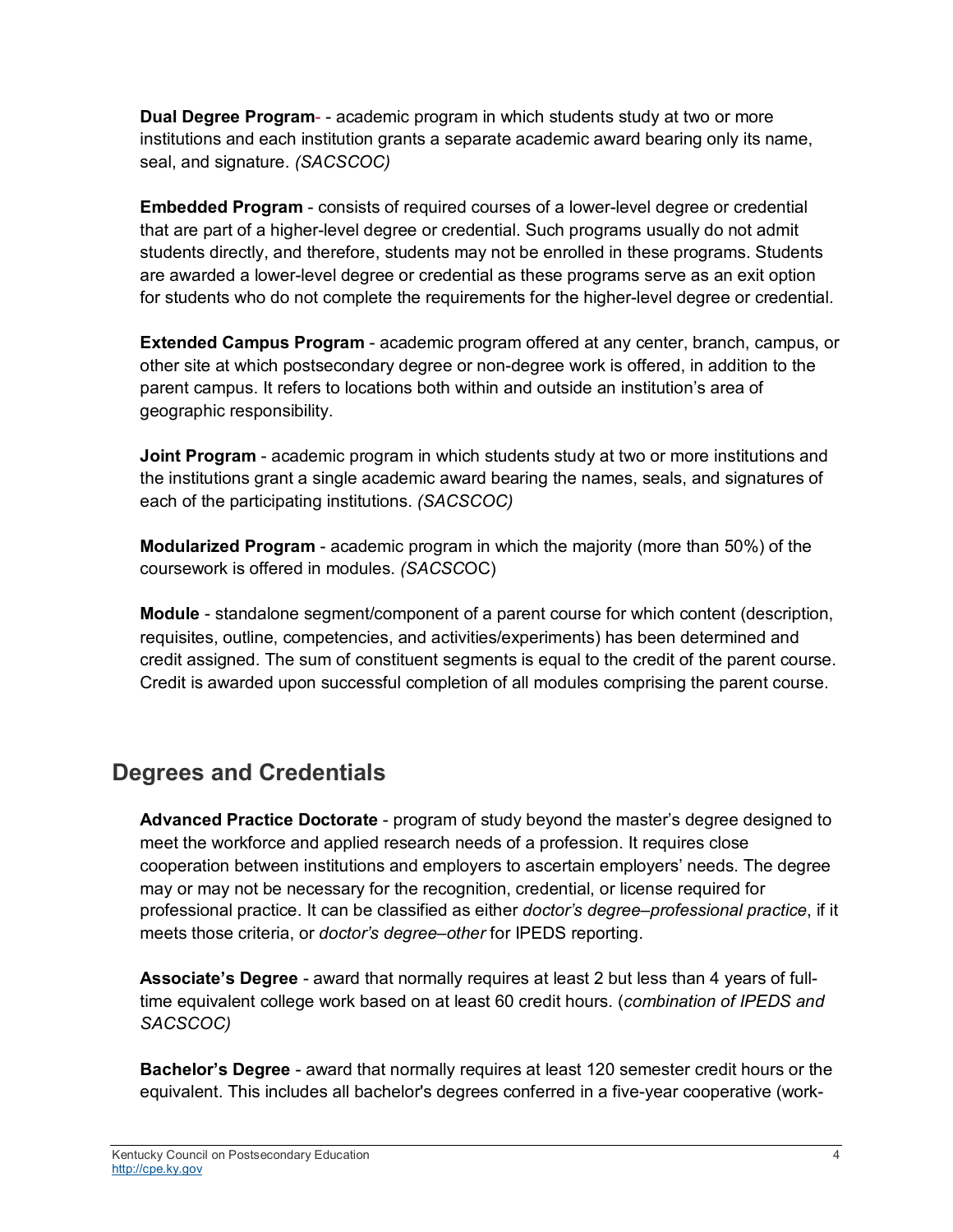study) program and degrees in which the normal four years of work are completed in three years. (*combination of IPEDS and SACSCOC)*

**Degree** - award conferred by a college, university, or other postsecondary education institution as official recognition for the successful completion of a program of studies. *(IPEDS)*

**Doctor's Degree** – highest award a student can earn for graduate study. *(IPEDS)*

**Doctor's Degree – Other** – doctor's degree that does not meet the definition of a doctorate of research/scholarship or a doctorate of advanced practice. *(IPEDS)*

**Doctor's Degree – Professional Practice –** doctor's degree that is conferred upon completion of a program providing the knowledge and skills for the recognition, credential, or license required for professional practice. The degree is awarded after a period of study such that the total time to the degree, including both pre-professional and professional preparation, equals at least six full-time equivalent academic years. *(IPEDS)*

**Doctor's Degree Research/Scholarship** - a Ph.D. or other doctor's degree that requires advanced work beyond the master's level, including the preparation and defense of a dissertation based on original research, or the planning and execution of an original project demonstrating substantial artistic or scholarly achievement. *(IPEDS)*

**Master's Degree** - an award that requires the successful completion of a program of study of at least the full-time equivalent of 1 but not more than 2 academic years of work beyond the bachelor's degree. This degree requires the successful completion of at least 30 semester hours beyond the bachelor's degree. (*combination of IPEDS and SACSCOC)*

**Professional Science Master's Degree** – a type of master's degree that consists of two years of non-thesis academic training in science, mathematics, or technology and contains a professional component that may include internships and cross-training in business, management, regulatory affairs, computer applications, and communications. The program is designed with the input of one or more employers.

**Post-Baccalaureate Certificate** – an award that requires completion of an organized program of study beyond the bachelor's degree. It is designed for persons who have completed a baccalaureate degree, but does not meet the requirements of a master's degree. *(IPEDS)*

**Post-Doctor's Degree-Professional Practice Certificate** – an award that provides advanced training and enhances knowledge in important areas of clinical or research specialization and specialty practice for individuals who hold a professional degree.